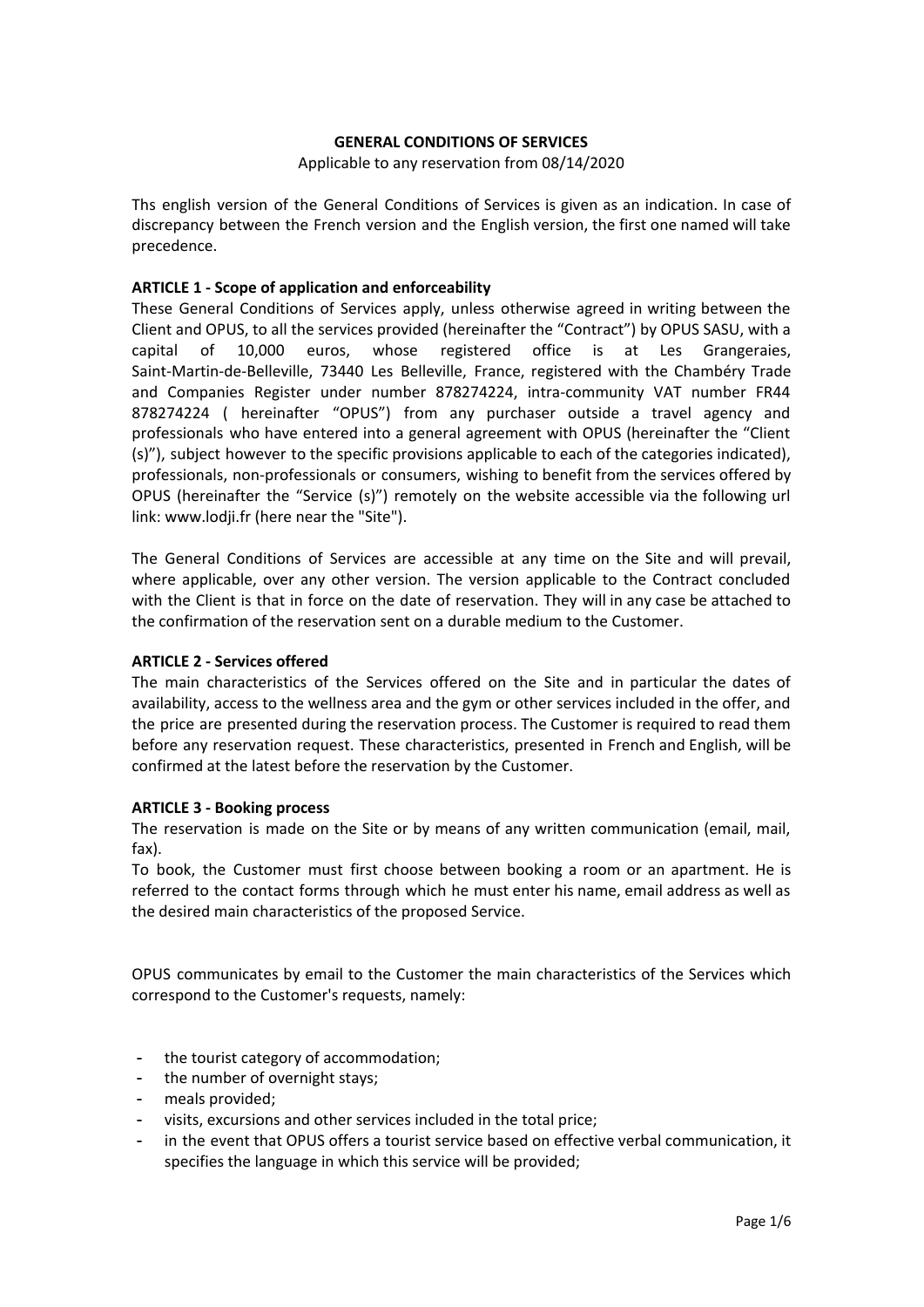- the terms of payment, including the amount to be paid as a deposit and the schedule for payment of the balance;
- the total price including taxes;
- general information on the conditions applicable in France with regard to passports and visas, including the approximate duration of obtaining visas, as well as information on health formalities.

OPUS also provides general information on whether the stay is suitable for people with reduced mobility and, at the Customer's request, precise information on the suitability of the stay to the Customer's needs.

The Customer ensures that he has provided, under his responsibility, the exact and complete information required, in particular the elements related to his identification, the period of stay or the number of people to stay. OPUS cannot be held responsible for any Customer errors and the consequences that may result from them. It reserves the right to make the Customer bear the costs resulting from incorrect information communicated by the Customer.

The Customer has the possibility to check the details of his Service reservation, its total price and to correct any errors before confirming his acceptance. It is their responsibility to verify the accuracy of the reservation and to immediately report or rectify any errors.

The registration of a Service reservation is made when the Customer sends the confirmation of the availability of the room or apartment, and the reservation is accepted by OPUS. Written confirmation that their reservation has been taken into account is sent to them as soon as possible by OPUS (email, mail, fax).

In addition to the main features of the Service, the booking confirmation must state the Customer's specific requirements which have been accepted by OPUS.

OPUS reserves the right to cancel or refuse any reservation from a Client with whom there is a dispute relating to the payment of a previous reservation.

## **ARTICLE 4 - Price and terms of payment**

The prices are displayed inclusive of tax and exclusive of tax on the service offer and booking confirmation, and are understood to be per room or apartment for the number of people for the period of stay selected by the Customer. Any applicable taxes will be those in effect on the day of booking.

The price of the Service can only be increased if specific costs increase and if this possibility is explicitly provided for in the Contract, and in any case cannot be changed less than twenty days before the start of performance of the Service. If the price increase exceeds 8% of the price of the Service, the Customer may terminate the contract. Conversely, the Customer is entitled to a price reduction in the event of a reduction in the corresponding costs.

Reservations must be accompanied by a deposit corresponding to 50% by bank transfer, credit or debit card. The price of the Service must be paid on arrival by the Customer by credit or debit card, less the deposit paid on booking.

Payments made by the Customer will only be considered final after effective receipt of the sums due by OPUS.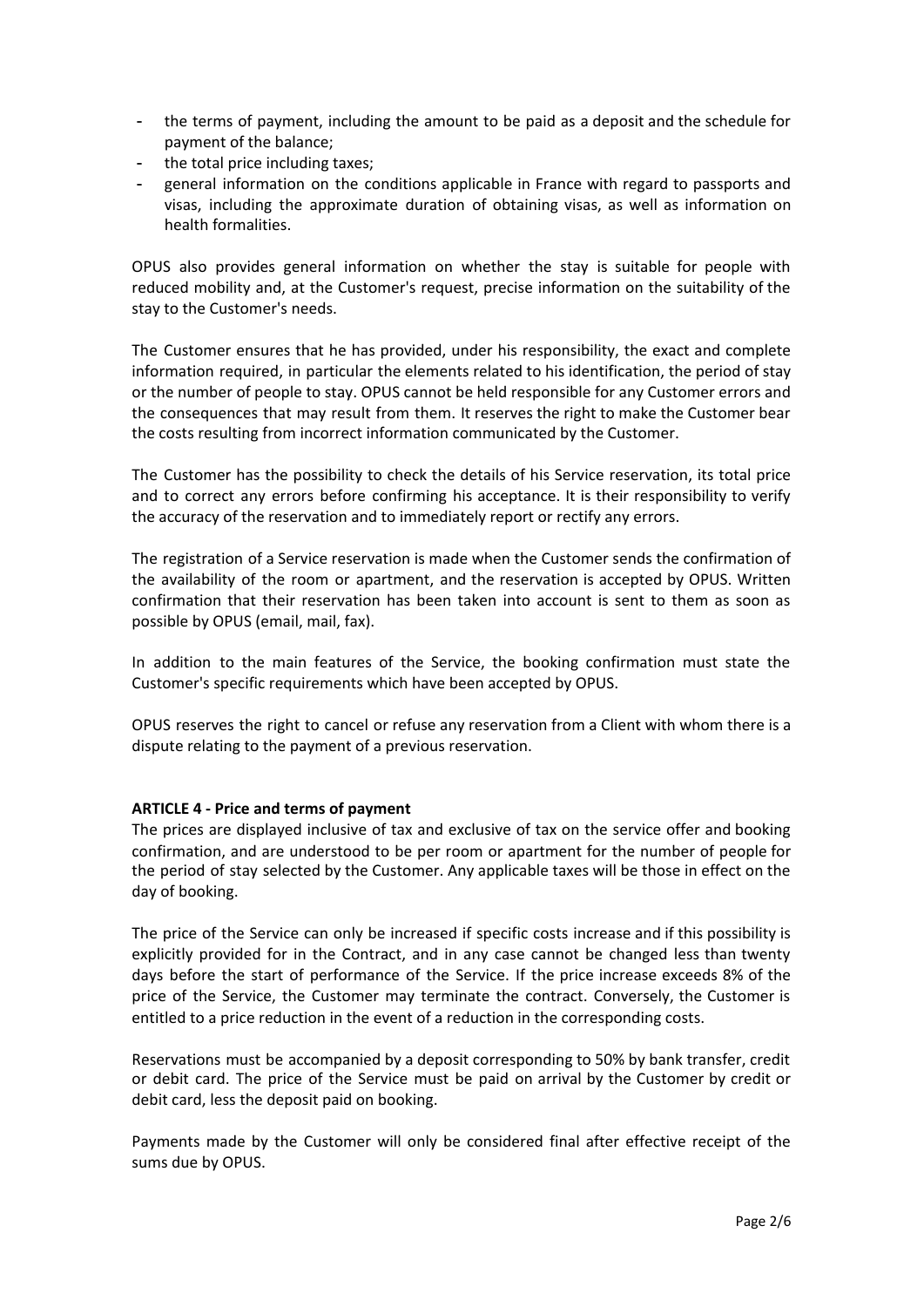An invoice is sent to the Customer by email on the day of payment of the deposit. A final invoice will be sent by OPUS and given to the Customer upon full payment of the Service, which will refer to the deposit invoices.

Any total or partial default in payment results in the application by OPUS to the remaining sum of a late payment penalty equivalent to three (3) times the legal interest rate the day after the due date, without a reminder is necessary.

**When the Client is a professional**, any total or partial default on payment on the due date will also result in the invoicing of a lump sum indemnity for recovery costs in the amount of 40 euros. In the event that the recovery costs incurred are greater than the amount of this fixed compensation, OPUS may request additional compensation, upon justification.

## **ARTICLE 5 - Residences - Warranty**

As a warranty when you rent your residence, an amount of 1000€ will be blocked on the credit card of your choice, in the form of pre-authorization. No debit request would be made. The taking possession of the premises will not be possible without the prior blocking of the warranty mentioned above. The warranty will be blocked in the 7 days preceding the date of arrival and unblocked in the 7 days following your departure. Deductions might be made in case of damage and/or non-payment of due sums.

# **ARTICLE 6 - Assignment of contract**

The Customer may assign the Contract to a third party satisfying all the conditions applicable to the Contract, subject to 7 days notice to OPUS.

The initial Customer and the transferee are jointly responsible for the payment of the price as well as any costs, fees or other additional costs occasioned by this transfer. OPUS informs the transferor of the real costs of the transfer.

## **ARTICLE 7 - Resolution**

The Customer may terminate the Contract at any time before the start of the performance of the Service, however OPUS may then retain the deposit paid by the Customer as follows:

- up to 30 days before the date of arrival: cancellation free of charge;
- between D-30 & D-15: 100% of the deposit retained.
- at D-15: 100% of the stay retained.

OPUS may terminate the Contract at any time before the start of the performance of the Service, by paying the Customer double the deposit paid except in the following cases, the terms of which are expressly provided for by the Tourism Code.

- In the event of exceptional and unavoidable circumstances occurring near the OPUS facilities, the Customer may request the termination, without resolution costs, of the Contract before the start of the performance of the Service if these circumstances have significant consequences on the performance of the Contract.
- Likewise, if OPUS is prevented from performing the Contract due to exceptional and unavoidable circumstances, it must notify the Client of the termination of the Contract as soon as possible and reimburse in full the payments already made by the Client.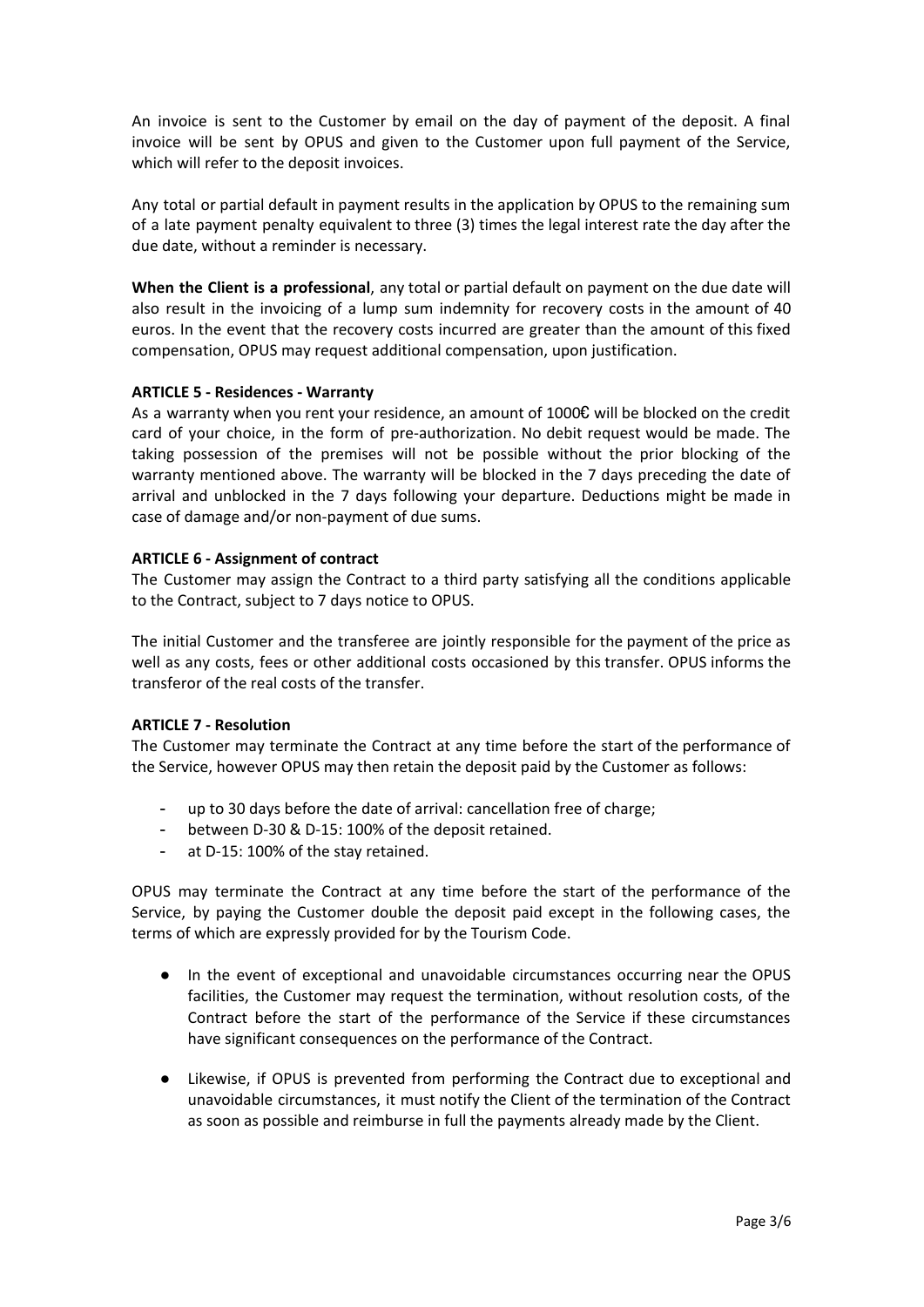When a non-conformity considerably disrupts the performance of the Service and OPUS does not remedy it within a reasonable period set by the Customer, the latter may terminate the contract without paying a resolution fee and request a price reduction and case of damage distinct from damages.

## **ARTICLE 8 – Resolution - Specific conditions**

*D-8* : **Free cancellation in case of** Confinement / restrictions on the circulation / quarantine or « quatorzain » in the city or in the guest's country of origin or in the skiing station of Les Menuires.

# *D-0* : **Free cancellation in case of** :

In case of closure of the skiing station for sanitary reasons.

In case of COVID-19 contamination of one of the guests taking part of the travel, it will be possible to cancel your booking up until the day before your departure (subject to justification with a médical statement or on the basis of a positive test result)

*Exclusions* : Reimbursement requests while the cancellation reason was known at the time of booking (confinement, closed borders, quarantine already in place in the guest's country of origin...).

In case of booking including several homes, only the home's occupants concerned by the Covid-19 cancellation measures could claim to be reimbursed on a pro rata basis.

## **ARTICLE 9 - Force majeure**

Each of the parties may not be held responsible for the absence or delay in the performance of all or part of the Contract due to an event of force majeure, if it meets the conditions required to qualify force majeure such as specified in article 1218 of the Civil Code.

If the impediment is final, the Contract is automatically terminated and the parties are released from their obligations in accordance with the law. If the impediment is temporary, the case of force majeure suspends the obligations arising from the Contract for the duration of its existence. However, if the case of force majeure had a duration of more than 7 consecutive days, it would give rise to the right to the automatic termination of the Contract by one or the other of the parties eight days after the first presentation of a registered letter with acknowledgment of receipt, notifying this decision.

## **ARTICLE 10 - Compliance**

The Customer shall inform OPUS as soon as possible of any non-conformity observed during the execution of the Service. OPUS undertakes to remedy any observed non-compliance, unless this is impossible or results in disproportionate costs, given the importance of the non-compliance and the value of the Service.

The Customer may request a reduction in the price if OPUS is not able to remedy the non-compliance.

When a significant part of the Service cannot be provided as intended in the Contract, OPUS offers, at no additional cost to the Customer, other appropriate services, if possible of equal or superior quality to those specified in the Contract, for the continuation of the Contract. When the other services offered result in a lower quality stay than that specified in the Contract, OPUS will grant the Customer an appropriate price reduction.

The Customer may only refuse the other services offered if they are not comparable to what had been provided for in the Contract or if the price reduction granted is not appropriate.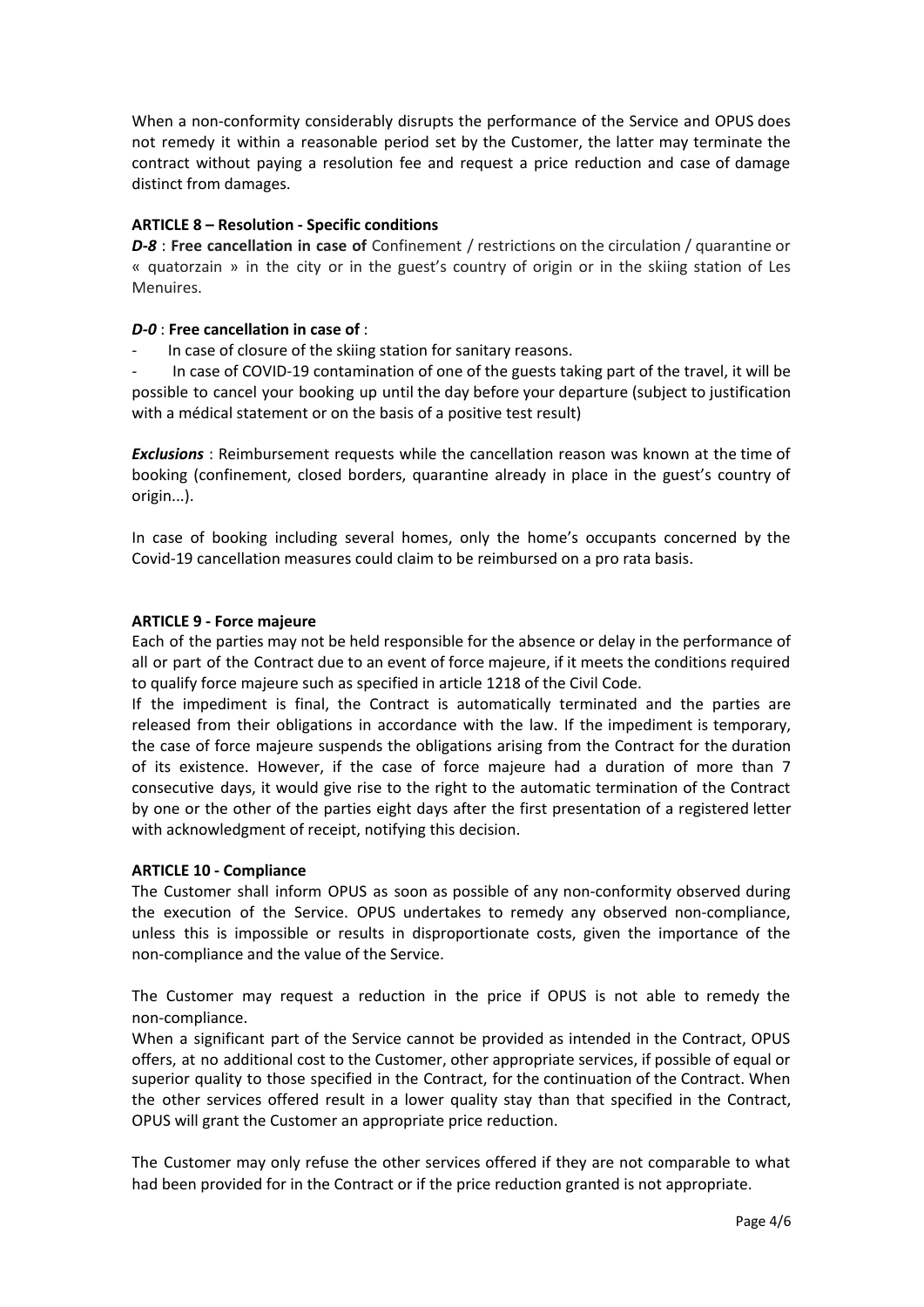If it proves impossible to offer other services or if the Customer refuses the other services offered, the Customer is entitled, if applicable, to a price reduction and, in the event of separate damage, to damages without termination of the contract.

#### **ARTICLE 11 - Assistance**

At the Client's request, OPUS may also provide him with information relating to health services, local authorities and consular assistance.

In the case of minor Clients unaccompanied by a parent or another authorized person, OPUS communicates to the person concerned the information enabling direct contact to be established with the minor Client or the person responsible for the minor Client at the place of stay, at know the reception manager.

#### **ARTICLE 12 - Personal data**

The personal data collected by OPUS are intended for the proper execution of the Services, compliance with legal requirements, or the establishment of commercial statistics.

Our personal data protection policy is detailed in a document on the Site under the "Privacy policy" tab.

#### **ARTICLE 13 - Telephone canvassing**

In order not to be the subject of commercial prospecting by telephone, the Customer can register free of charge on the list of opposition to canvassing by telephone managed by OPPOSETEL SAS, 92-98 Boulevard Victor Hugo - 92110 CLICHY. This list is available at the following address: <http://www.bloctel.gouv.fr/>

## **ARTICLE 14 - Language**

These General Conditions of Services are written in French. In the event that they are translated into one or more foreign languages, only the French text will prevail in the event of a dispute.

## **ARTICLE 15 - Complaints**

For any question or complaint relating to the execution hereof, the Customer can contact Customer Service:

- by telephone: +33 4 79 08 92 82 (price of a local call) from Monday to Friday from 9 a.m. to 5.30 p.m. without interruption;
- by mail: 118 rue Notre Dame, LODJI, Saint-Martin-de-Belleville, 73440 Les Belleville, France.
- by email: [info@lodji.fr](mailto:info@lodji.fr)

OPUS undertakes to process complaints as soon as possible.

The Customer is informed that a written complaint will be necessary in the event of subsequent recourse to the mediation provided for below.

#### **ARTICLE 16 - Mediation**

In the absence of a resolution of the dispute by the complaints procedure detailed in the article "Complaints" or in the absence of a response from OPUS within two (2) months of the